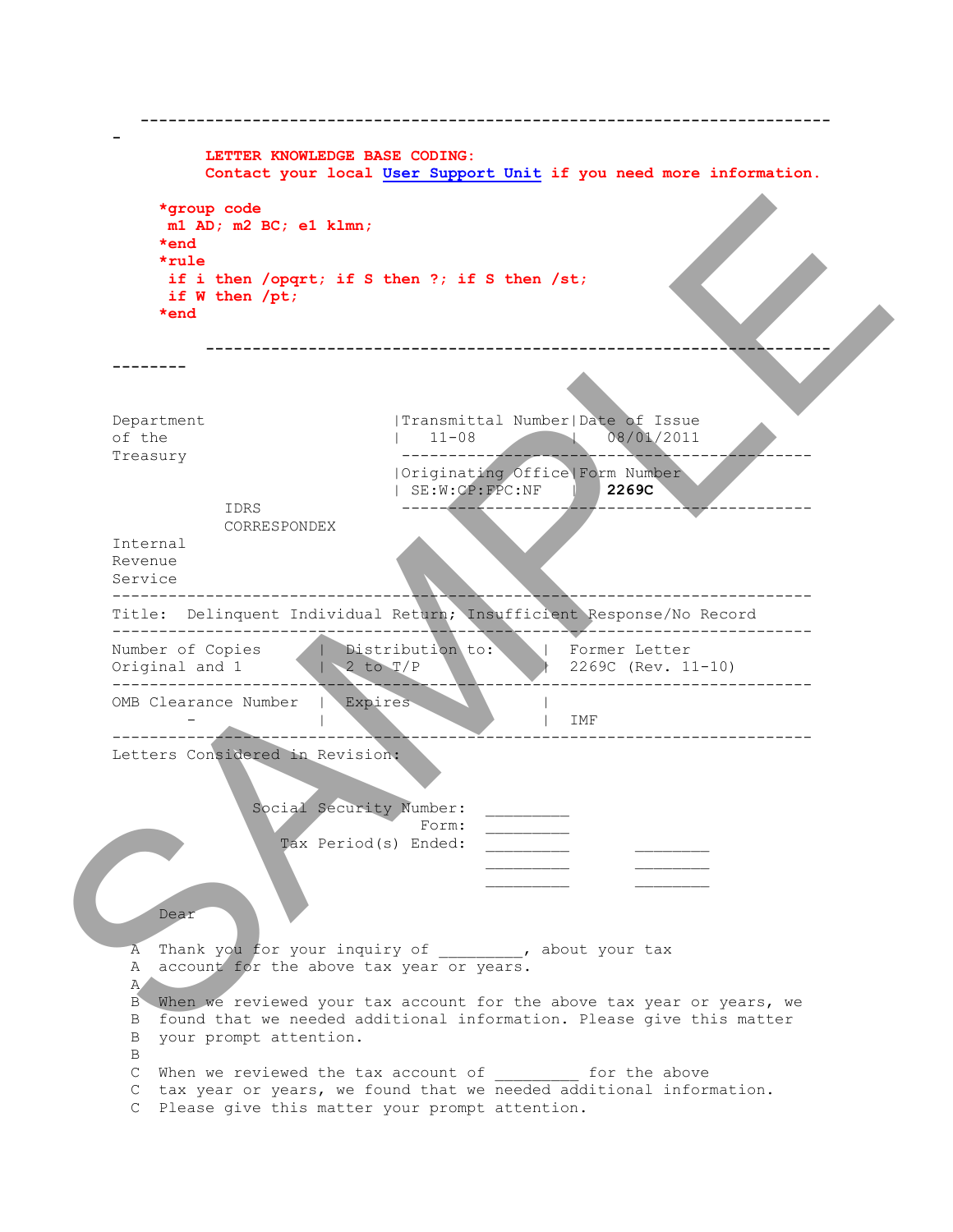$\mathcal{C}$ D This letter is in response to the inquiry of \_\_\_\_\_\_\_\_\_, from D \_\_\_\_\_\_\_\_\_. We have no record that you authorized \_\_\_\_\_\_\_\_\_ D to act for you in this matter. Please notify \_\_\_\_\_\_ D replied directly to you. Please complete a Form 2848, Power of D Attorney and Declaration of Representative, if you want to authorize a D third party to represent you. Complete a Form 8821, Tax Information D Authorization, if you want an appointee to receive and review D confidential tax information. Visit our website at www.irs.gov or D call the telephone number listed at the end of this letter for more D information about these forms. D E We searched our records and didn't find your tax return. Please send E us a newly signed and dated copy or an original Form 1040, U.S. E Individual Income Tax Return, including all schedules and attachments. E Include a copy of the front and back of your cancelled check if you E paid the tax with your return. If you didn't file or weren't required E to file for this year, please explain why.  $E_{\perp}$ F We have a credit of \$ on your account for the above tax F year. We're unable to locate your tax return for this year. Even if F you don't owe any tax for this year, you still must file a return to F get your credit refunded. Please send us a newly signed and dated copy F or an original Form 1040, U.S. Individual Income Tax Return. If, after F you complete the return, you're due a refund, please fill in the line F item in the payment section on the back of the return to claim your F credit. Write "No Tax Due" on top of the return; then sign, date, and F return the form to us. F G Our records show a reported income amount of \$ \_\_\_\_\_\_ under your G business Employer Identification Number . As the sole G business Employer Identification Number<br>
G proprietor of the business, you must file and complete a Form 1040, G U.S. Individual Income Tax Return, with a Schedule C, Profit or Loss G From Business (Sole Proprietorship), to report this income. You must G file a return if you owe self-employment tax on net earnings of at G least \$400.00, even if your income is below the filing requirement. G G Note: We consider you self-employed if you carry on a trade or G business as a sole proprietor. G H Our records show that you had income of \$\_\_\_\_\_\_\_\_\_\_\_ from H \_\_\_\_\_\_\_\_\_\_, during the above tax year. H This amount meets the income requirement for filing a Form 1040, U.S. H Individual Income Tax Return. Please complete the return; then sign, H date and send it to us. If you owe additional tax, penalty or H interest, please enclose your check or money order for the amount due.  $H$  I You may have to file an income tax return since our records indicate I that you paid mortgage interest totaling more than \$10,000.00. If you I aren't required to file a return, please send us information about the I sources of the money that you used to make your mortgage payments. For I example, we need to know if a relative loaned you the money for the I payments. We also need to know if your spouse provided you with the I money for the mortgage payments (if you are separated).  $\mathsf{T}$  J We have records of more than one Form 1098, Mortgage Interest J Statement naming you as a recipient. You must file a Form 1040, U.S. The financial Dealer and Contentine, the content of the same of the same of the same of the same of the same of the same of the same of the same of the same of the same of the same of the same of the same of the same of t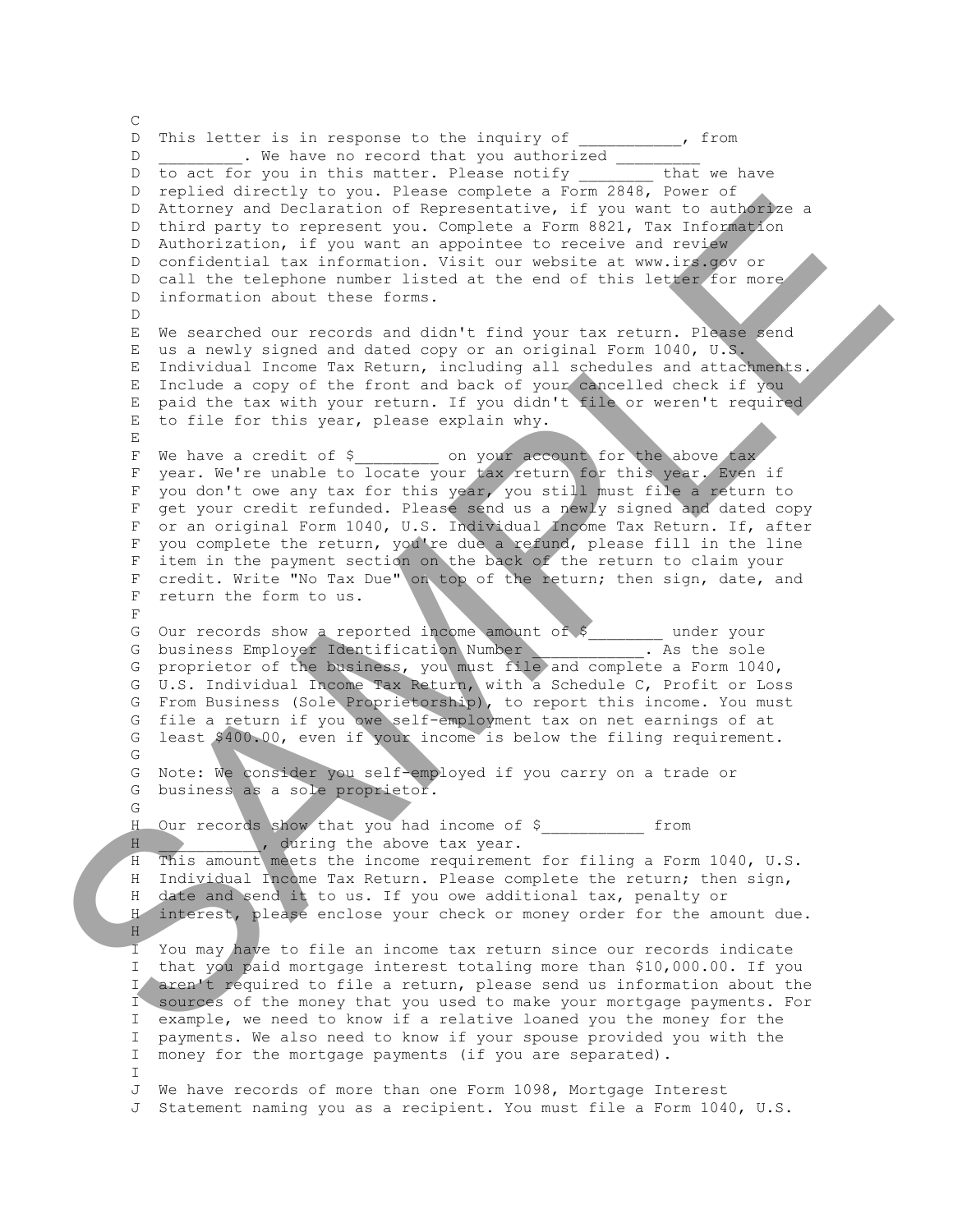J Individual Income Tax Return to report rental income, if one or more J of these mortgage interest statements are for rental properties. If J you do not receive rental income and you aren't required to file a J return, please send us information about the sources of the money that J you used to make your mortgage payments. For example, we need to know J if a relative loaned you the money for the payments. We also need to J know if your spouse provided you with the money for the mortgage J payments (if you are separated).  $J$ K Although you indicated you were unemployed for the above tax year, our<br>K records show that you had income of \$ from K records show that you had income of  $\S$  K We have no record that you reported this income. Please complete a K Form 1040, U.S. Individual Income Tax Return; then sign, date and send K it to us. If you owe additional tax, penalty or interest, please K enclose your check or money order for the amount due. K L We received information that you made a cash transaction in the amount L of \$ . This cash transaction indicates you may have to file L a return. We have no record that you filed a federal income tax return L for the above tax year or years. If you aren't required to file a L return, please explain why not. L M Employers and payers report to us all pension, interest, dividend and M other income, as well as all salaries and wages, paid to individuals. M Most of these payments are taxable income to the individuals who M received them. Our records show that you received income above the M filing requirement. Please complete a Form 1040, U.S. Individual M Income Tax Return; then sign, date and return it to us. If you owe M additional tax, penalty or interest, please enclose your check or M money order for the amount due. M N Our records show that you had self-employment income for the above tax N year or years. You must file a federal income tax return and pay N self-employment tax if you had net earnings of \$400.00 or more from N self-employment, even if your income was below the filing requirement. N Please complete a Form 1040, U.S. Individual Income Tax Return; then N sign, date and return it to us. If you owe additional tax, penalty or N interest, please enclose your check or money order for the amount due. N O Our records show that you had non-employee compensation of O \$[23 12\$]. You have to file a federal income tax return when you O receive non-employee compensation, even though you may not have other O requirements to file a return.  $\Omega$  O Note: If you had net earnings of \$400.00 or more from non-employee O compensation, you also need to file a Schedule SE, Self-Employment Tax O and pay the self-employment tax.  $\overline{O}$  P You're required to make estimated tax payments on your self-employment P or unearned income, if your estimated income tax and your expected P gross income for the tax year are more than the amounts shown in the P instructions for Form 1040ES, Estimated Tax for Individuals. You may P be required to make these payments even though you have tax withheld P from other income. P Q We're sorry that you are unable to get your Form W-2, Wage and Tax Q Statement. Please estimate your wages on a Form 4852, Substitute for The structure lines is the structure of the structure in the structure of the structure in the structure of the structure in the structure of the structure in the structure in the structure in the structure in the structu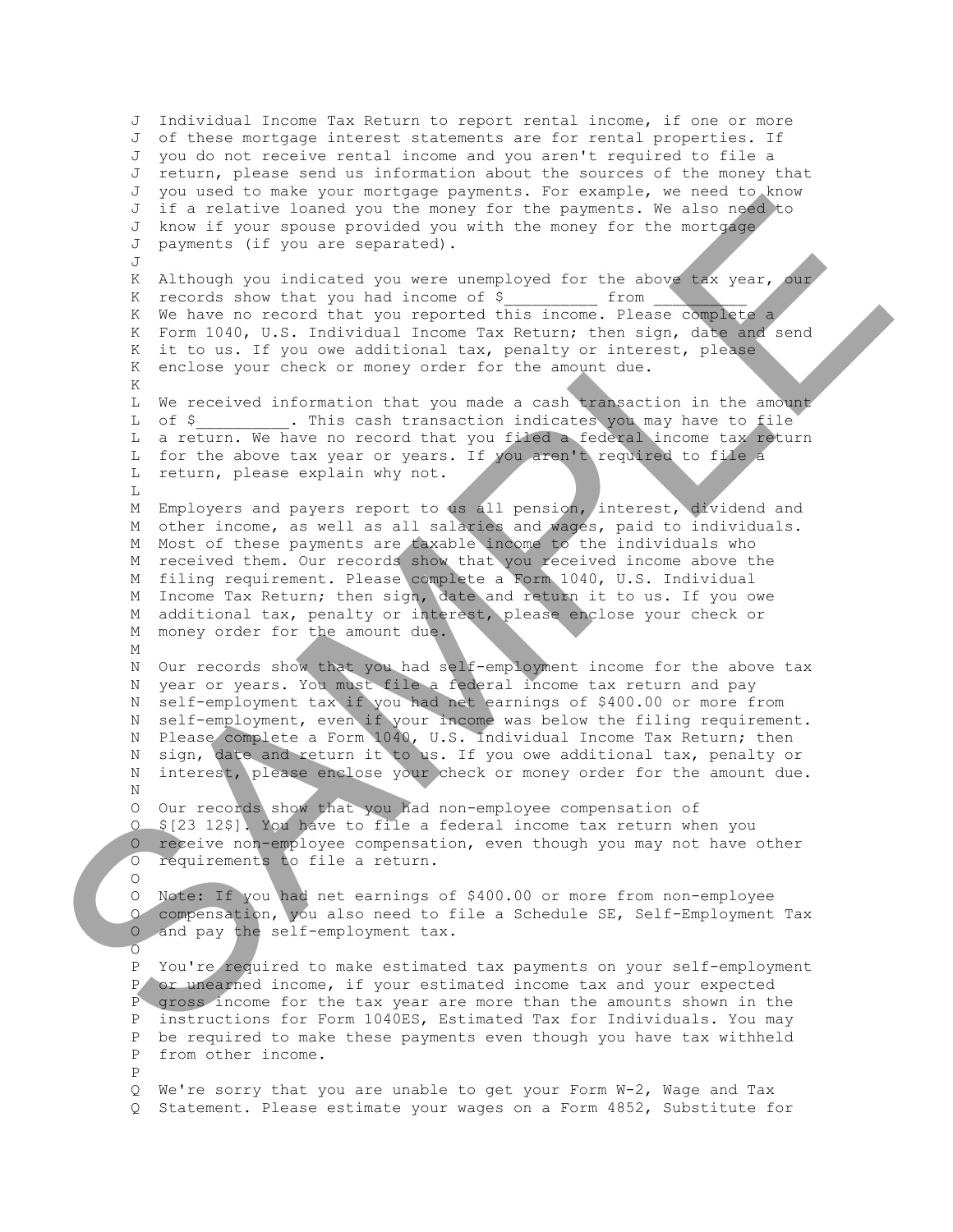Q Form W-2, Wage and Tax Statement, or Form 1099-R, Distributions From Q Pensions, Annuities, Retirement or Profit-Sharing Plans, IRAs, Q Insurance Contracts, etc. Attach the form to your completed Form 1040, Q U.S. Individual Income Tax Return. Sign, date and send it to us. If Q you owe additional tax, penalty or interest, please enclose your check Q or money order for the amount due.  $\circ$  Q Note: You should file an amended return if you eventually receive a Q Form W-2, Wage and Tax Statement and the amount on it doesn't agree Q with the amount you reported on your Form 4852 Distributions From Q Pensions, Annuities, Retirement or Profit-Sharing Plans, IRAs, Q Insurance Contracts, etc. Q R We are sending your income information to you in a different letter. R You can use this information to prepare your tax return or returns. R S We've enclosed the records we have of your income for the year or S years we've listed above. These records report the type and source of S the income you received. You can use them to prepare your tax return S or returns. S T We've received and accepted your statement that you had no tax T liability. We will refund to you any withholding taxes (if you owe no T other taxes or other legal debts that we are required to collect). T Please complete, sign, date and send us a Form 1040, U.S. Individual T Income Tax Return for the tax year or years we've listed above. You T must file a return within three years of its original due date to T receive a refund.  $T$  U You must complete a Schedule D, Capital Gains and Losses with your U Form 1040, U.S. Individual Income Tax Return to report the sale or U exchange of a principal residence or real estate. Please read U Publication 523, Selling Your Home, or Publication 544, Sales and U Other Dispositions of Assets to see if you can exclude from your U income the gain from the sale or exchange of real estate.  $II$  V You must complete a Schedule D, Capital Gains and Losses with your V Form 1040, U.S. Individual Income Tax Return to report the sale or V exchange of a capital asset (such as stocks or bonds) from your Form V 1099-B, Proceeds From Broker and Barter Exchange Transactions. You V have to report the date you acquired the security that you sold or V exchanged, along with its original cost (basis). You also must report V the total gross sales price of the security and the gain or loss from V the transaction. Please see the instructions (included in the 1040 tax V return package) for more information on how to complete a Schedule D. V V Note: We currently cannot determine your gains or losses until you V file your tax return.  $\overline{V}$  W You may be eligible to receive the Credit for the Elderly or the W Disabled if you were 65 or over by the end of the tax year. You may W also be eligible to receive the credit if you were under 65 and W received taxable disability income. Use the enclosed Schedule R, W Credit for the Elderly or the Disabled to calculate the credit. Attach W the schedule to your completed Form 1040, U.S. Individual Income Tax W Return. If you owe additional tax, penalty or interest, please enclose W your check or money order for the amount due. O or money cuch rate and ancient of the money cuch rate of the money cuch rate and the money cuch rate and the money and the money and the money cuch of the money and the money current of the money and the money current o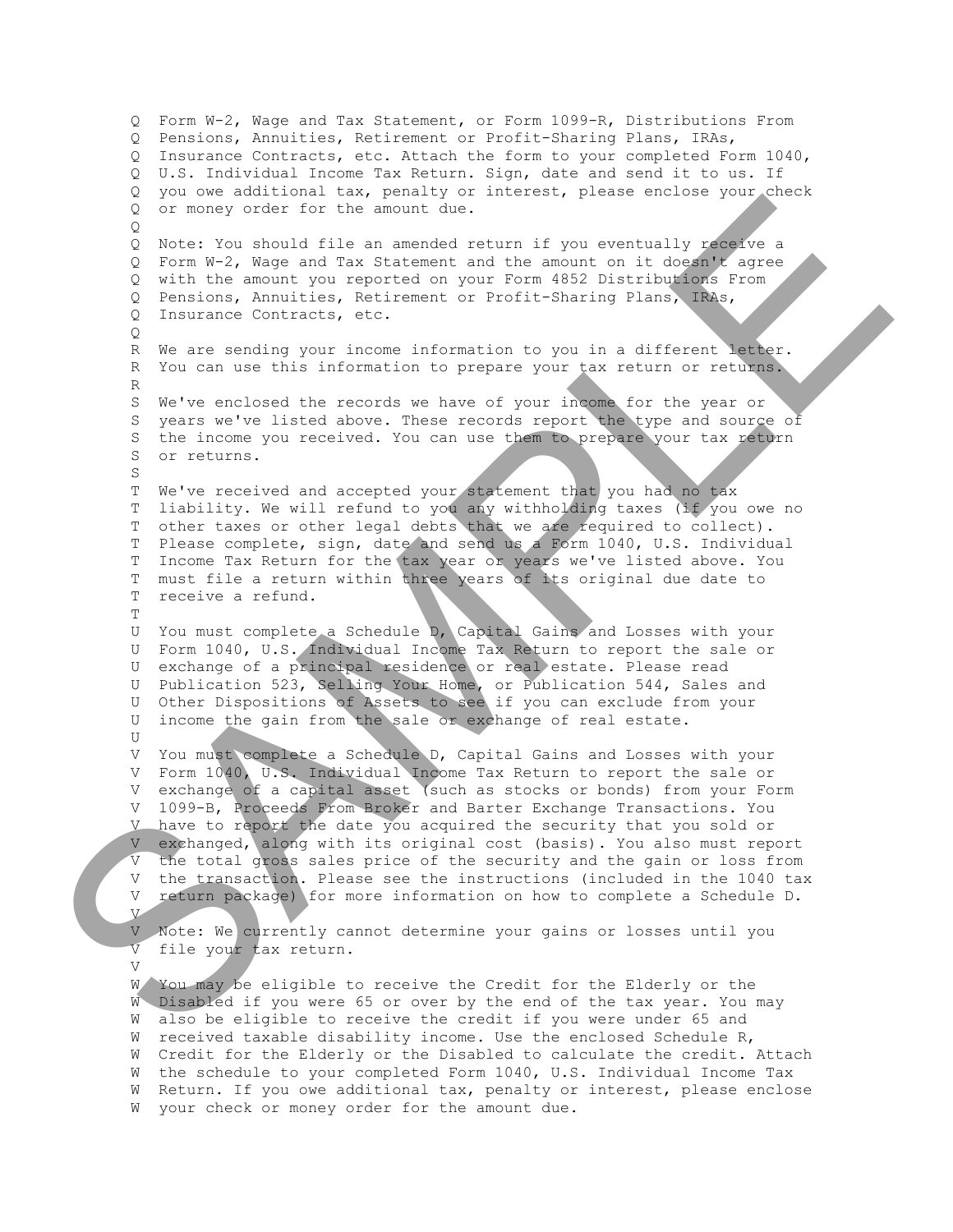X Our records show that you made estimated tax payments, but we have no X record of receiving your federal income tax return. If you filed a X return, please send us a newly signed and dated copy of it, along with X all of its schedules and attachments. If you sent in a check with your X return, please also send us a photocopy of both sides of the cancelled X check. If you haven't yet filed a return, complete, sign and date a X Form 1040, U.S. Individual Income Tax Return. You must file a return X to claim a refund or other credit, even if you are not otherwise X required to file. X Y You sent us your name and Social Security number. However, we asked Y for your spouse's name and number. Please send us this information Y now. If your spouse is deceased, please include their date of death. Y If you are separated or divorced, please send us your spouse's current Y address, if you know it. Y Z We're returning your Form W-2, Wage and Tax Statement in a different Z letter. Please complete a Form 1040, U.S. Individual Income Tax Z Return; then sign, date and return it with your W-2 form. If you owe Z additional tax, penalty or interest, please enclose your check or Z money order for the amount due. Z 0 A dependent child or student is not automatically exempt from having 0 to file a tax return. Your dependent's income requires them to file a 0 federal income tax return. Please read Publication 929, Tax Rules for 0 Children and Dependents, or Publication 17, Your Federal Income Tax 0 (For Individuals), to help you prepare your dependent's tax return.  $\cap$  1 We've noted on your account that you indicated you will file your 1 return by \_ 1 2 We've noted on your account that you indicated you will file your 2 return. 2 3 You have to file a Form 8853, Archer MSAs and Long-Term Care Insurance 3 Contracts with your Form 1040, U.S. Individual Income Tax Return, 3 because you received payments under a long-term care insurance 3 contract on a per diem (or other periodic basis) during the above tax 3 year. 3 4 You may be entitled to a refund of overpaid taxes for the above tax 4 year. You must file a return within three years of its original due 4 date to receive a refund. Please complete a Form 1040, U. S. 4 Individual Income Tax Return; then sign, date and return it to us. 4 5 Income from an annuity (unearned income) is not the same as 5 non-taxable income. The only portion of your annuity that is 5 non-taxable is the amount of your original contribution on which you 5 have already paid federal taxes. Please read Publication 721, Tax 5 Guide to U.S. Civil Service Retirement Benefits for help in 5 determining how much of your pension is taxable. 5 6 You can only withdraw money tax free from a traditional Individual 6 Retirement Arrangement (IRA) if you reinvest the money into another 6 traditional IRA within 60 days from its withdrawal date. Since you did 6 not reinvest the money you withdrew from your IRA into another IRA X are in collective to the animal of photographs of the same of the same of the same of the same of the same of the same of the same of the same of the same of the same of the same of the same of the same of the same of t

**W**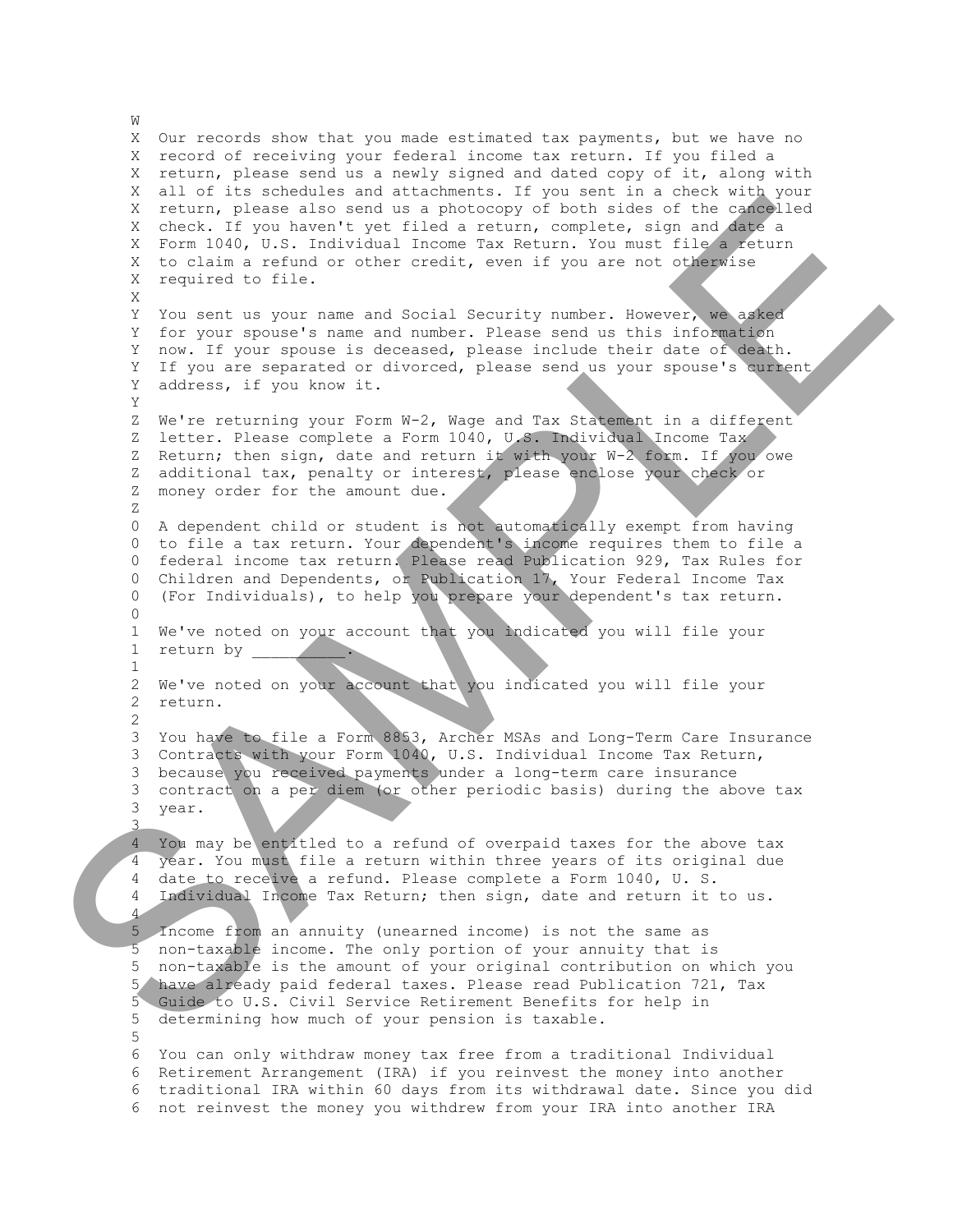6 account, it is income subject to income tax, as well as an additional 6 10 or 25 percent early distribution tax penalty. 6 7 Any bank error must be resolved between you and the bank. Please 7 complete a Form 1040, U.S. Individual Income Tax Return and a Form 7 5329, Additional Taxes on Qualified Plans (Including IRAs) and Other 7 Tax-Favored Accounts. Mail us the forms in the enclosed envelope. 7 Please read Publication 590, Individual Retirement Arrangements (IRAs) 7 to help you prepare your return. 7 8 Please contact your local Internal Revenue Service Taxpayer Assistance 8 Center, AARP, or the Tax Counseling for the Elderly for help in 8 preparing your returns. Visit our web site at www.irs.gov and use its 8 search option to find out more about these groups. 8 9 Our records show that, in the above tax year, you had cancelled debt 9 of \$<br>1. Generally, when a debt is cancelled or forgiven, 9 other than as a gift or bequest, the cancelled amount is income. 9 Please read Publication 525, Taxable and Nontaxable Income for more 9 information. 9 a Our records show that you had \$ \_\_\_\_\_\_\_ in debt cancelled during a the above tax year. When you miss payments on a loan secured by a property, the lender may foreclose on the loan or repossess the a property. The lender's foreclosure or repossession of the property is a (for tax purposes) a sale or an exchange. This transaction may have a a capital gain or a loss that could have tax consequences. Please read a Publication 544, Sales and Other Dispositions of Assets, for more a information. a b If you are a victim of identity theft for the tax year or years we are b requesting, please send us a completed Form 14039, Identity Theft b Affidavit and/or a copy of a police report you filed reporting the b identity theft. You must also send us a copy of a valid U.S. federal b or state government identification issued to you: a driver's license, b a state identification card, a Social Security card or a passport are b all acceptable forms of identification. Use the search option b "identity theft" at www.irs.gov to find more information about this b matter. b c Our records indicate you need to file a Form 1040, U.S. Individual c Income Tax Return for the Social Security or Railroad Retirement c benefits you received. Up to 50 percent and sometimes as much as 85 c percent of these benefits can be taxable. The taxable amount depends c on your other income and on your filing status. Please read c Publication 915, Social Security and Equivalent Railroad Retirement c Benefits for more information. In addition, you can use the worksheet c within the publication to determine the taxable portion of your c benefits. c d Because of your source of your income, you have to file a Form d 1040-SS, U.S. Self-Employment Tax Return (Including the Additional d Child Tax credit for Bona Fide Resident of Puerto Rico), if you are a d resident of the Virgin Islands, Guam, American Samoa, the Commonwealth d of the Northern Mariana Islands (CNMI), or Puerto Rico. You have to The state read functions of contribution in the state of the state is a state of the state is a state of the state is a state of the state of the state is a state of the state of the state is a state of the state of the st

 d file even if you filed your income tax return where you reside. Please d complete a Form 1040 -SS and then sign, date and return the form to us.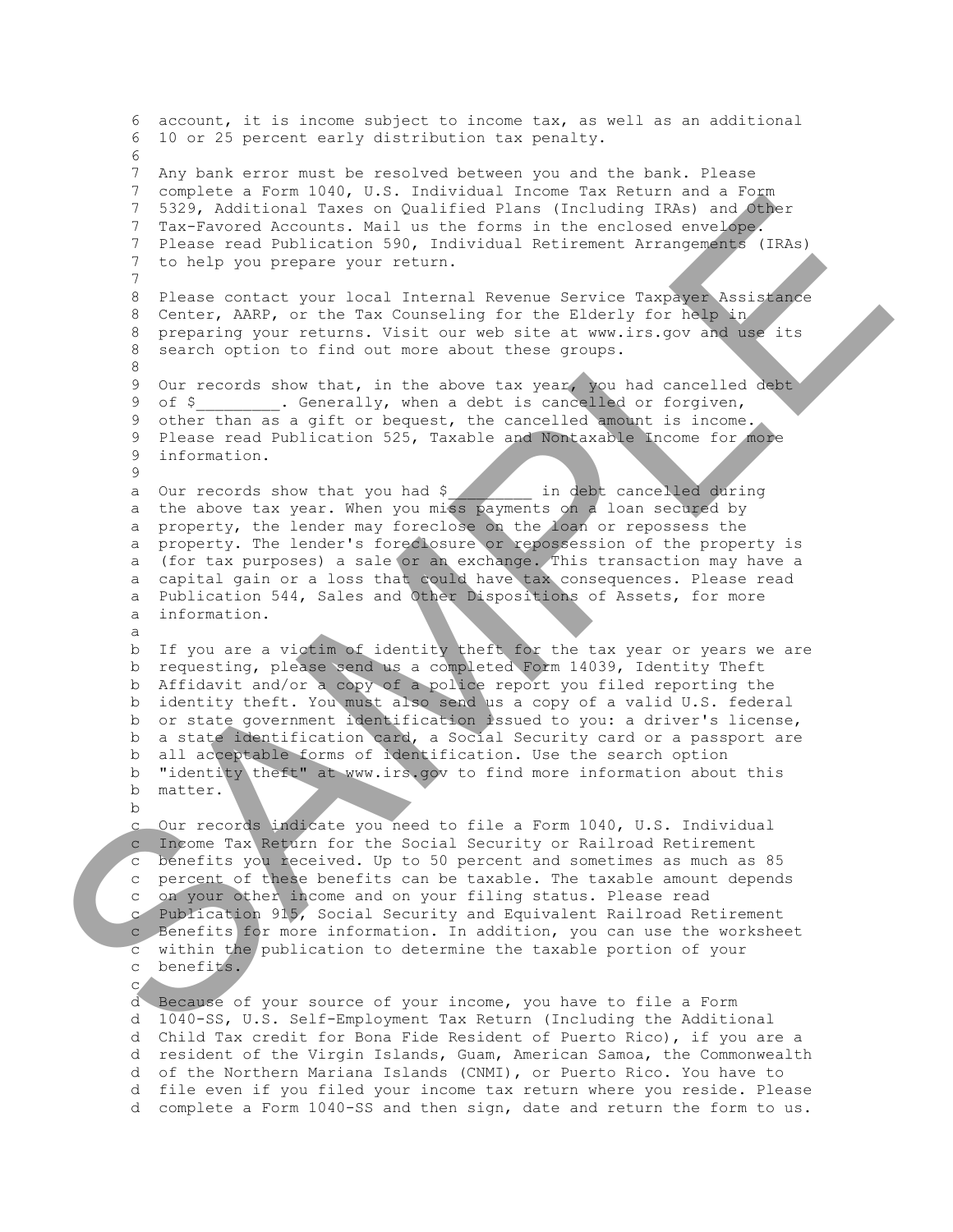d If you owe additional tax, penalty or interest, please enclose your d check or money order for the amount due. d  $e$  $e$  $f$  and the contract of the contract of the contract of the contract of the contract of the contract of the contract of the contract of the contract of the contract of the contract of the contract of the contract of the c f g Make sure any tax return that you send us, whether you are sending an g original tax return or a copy, is dated and has an original signature, g as well as your current address. g h You can download IRS forms, schedules or publications at our website h at www.irs.gov/formspubs or you can call us at our toll-free number h 1-800-TAX-FORM (1-800-829-3676). h i Enclosed for your convenience are any forms, schedules or publications i we may have mentioned in this letter. i j We must receive the return we are requesting within days from the j date of this letter. If we do not, we can prepare a Substitute for j Return (as allowed under the Internal Revenue Code Section 6020(b)). j This return will be based on the income information we have and it j will not give you the exemptions, deductions, credits or allowable j expenses that you otherwise would have received if you had prepared j the return yourself. j j Therefore, it is in your best interest to prepare, complete and send j us an income tax return. You can use the enclosed envelope to mail it. j If you owe additional tax, penalty or interest, please enclose your j check or money order for the amount due. j j Remember -- interest and penalties accrue from the return's original j due date until the account is paid in full. j k Please call and at the between<br>
k and if you have any if you have any questions. You also k may write to us at the address at the top of this letter. k l Please call us toll free at 1-800-829-\_\_\_\_\_\_ if you have any questions. l You also may write to us at the address at the top of this letter.  $\frac{1}{\sqrt{2}}$ m Please call us toll free at \_\_\_\_\_\_\_\_\_\_\_ if you have any m questions. You also may write to us at the address at the top of this m letter. m n Please contact the office where we've transferred your case if you n have any questions. You can call \_\_\_\_\_\_\_\_\_\_\_\_ at n between and and Time number is outside your n local calling area, there may be a long-distance charge to you. If you n owe additional tax, penalty or interest, please enclose your check or n money order for the amount due. You also may write to the office at n the address on this letter. n Please include a copy of this letter in your response when you write; and, in the spaces below, give us your telephone number with the hours during which we can reach you and sign the letter. (Keep a copy of this letter for your records.) A state size any tax return that you send as, whether you set along an original of original to some of a convent scheme of a convention of a convention of a convention of a convention of a convention of a convention of a